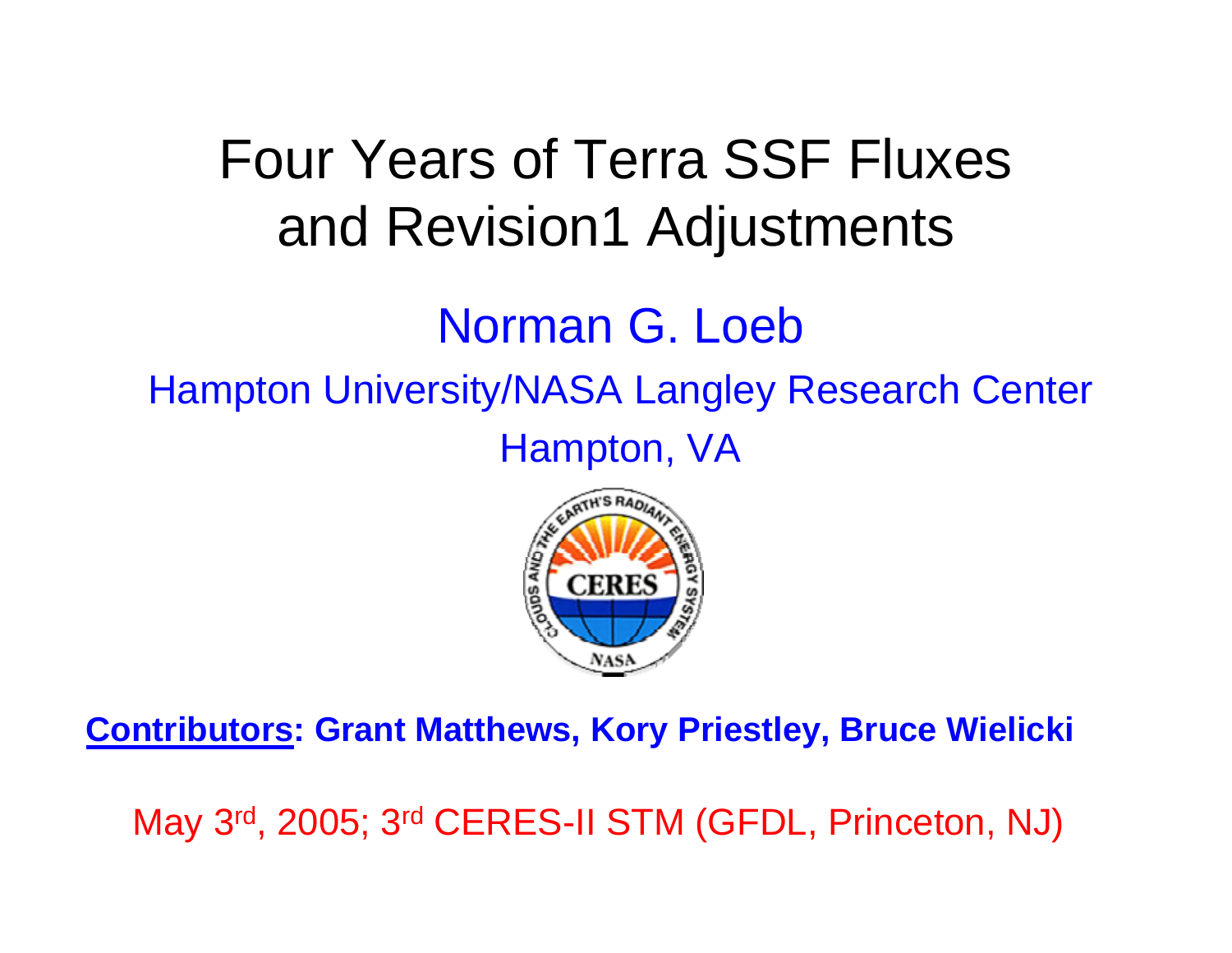## **BACKGROUND**

- CERES shows a  $\approx$ 2 W m<sup>-2</sup> decrease in SW flux between 2000 and 2004.
- $\mathcal{L}_{\mathcal{A}}$  We believe that part of this change is caused by spectral darkening of the optics when in RAP mode.
- $\mathcal{L}_{\mathcal{A}}$  Kory Priestley and Grant Matthews have produced adjustment factors to account for the spectral darkening of the optics (CERES ED2\_Rev1).
- $\mathcal{L}_{\mathcal{A}}$  CERES data users interested in long-term SW TOA flux changes can apply the ED2\_Rev1 adjustment factors directly to the archived CERES ED2 data.
- $\mathcal{L}_{\mathcal{A}}$  These changes will be included in CERES ED3 data products (expected in 2006-2007).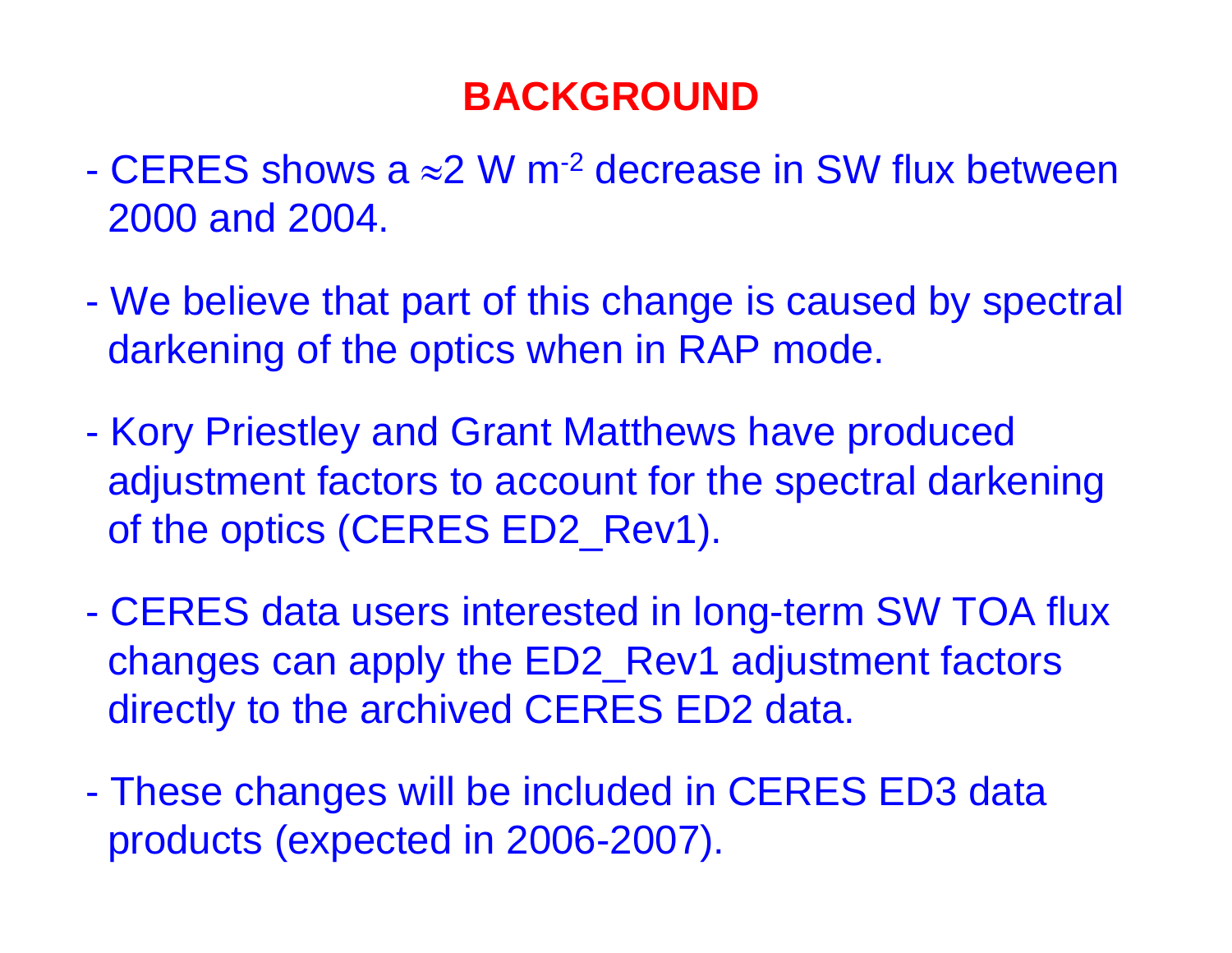## **OBJECTIVE**

 $\mathcal{L}_{\mathcal{A}}$  Demonstrate how the CERES ED2\_Rev1 adjustment factors affect four-year changes in monthly mean ED2 SW TOA fluxes.

## **DATA**

- 46 months of SW TOA fluxes derived from the CERES FM1 and FM2 ED2B Single Scanner Foorprint (SSF) product.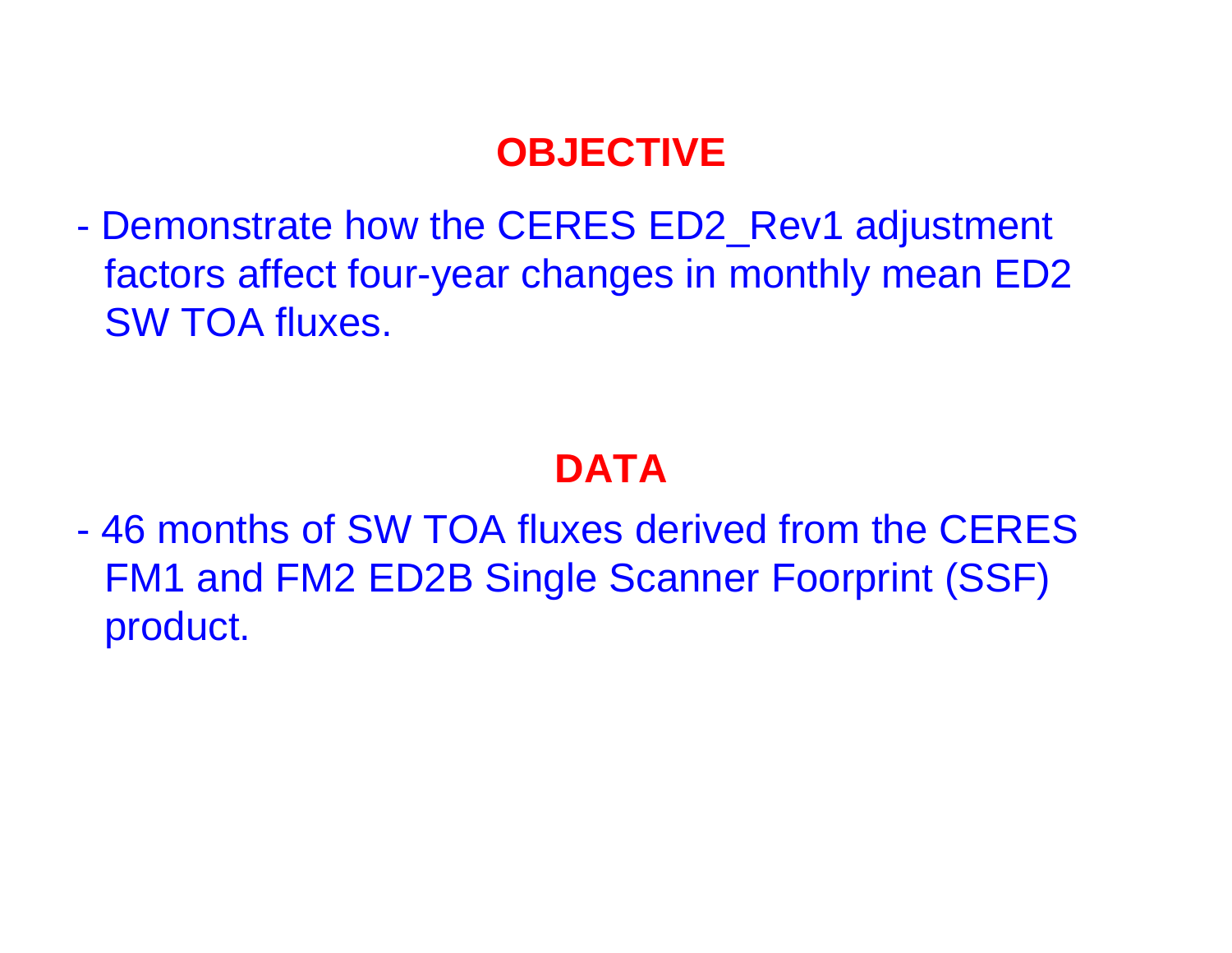#### **24-h Monthly Mean SW TOA Fluxes from Instantaneous CERES SSF ED2B Data**

- $\mathcal{L}_{\mathcal{A}}$  Apply CERES Terra ADMs to determine SW TOA flux from every CERES footprint in CERES ED2B SSF product.
- $\mathcal{L}_{\mathcal{A}}$  Convert every CERES TOA flux to a 24-h average flux using CERES TRMM diurnal albedo models (assume constant meteorology).
- $\mathcal{L}_{\mathcal{A}}$  Determine gridded (1 °x1 ° latitude-longitude) monthly mean maps of SW TOA Flux (similar to SRBAVG nongeo)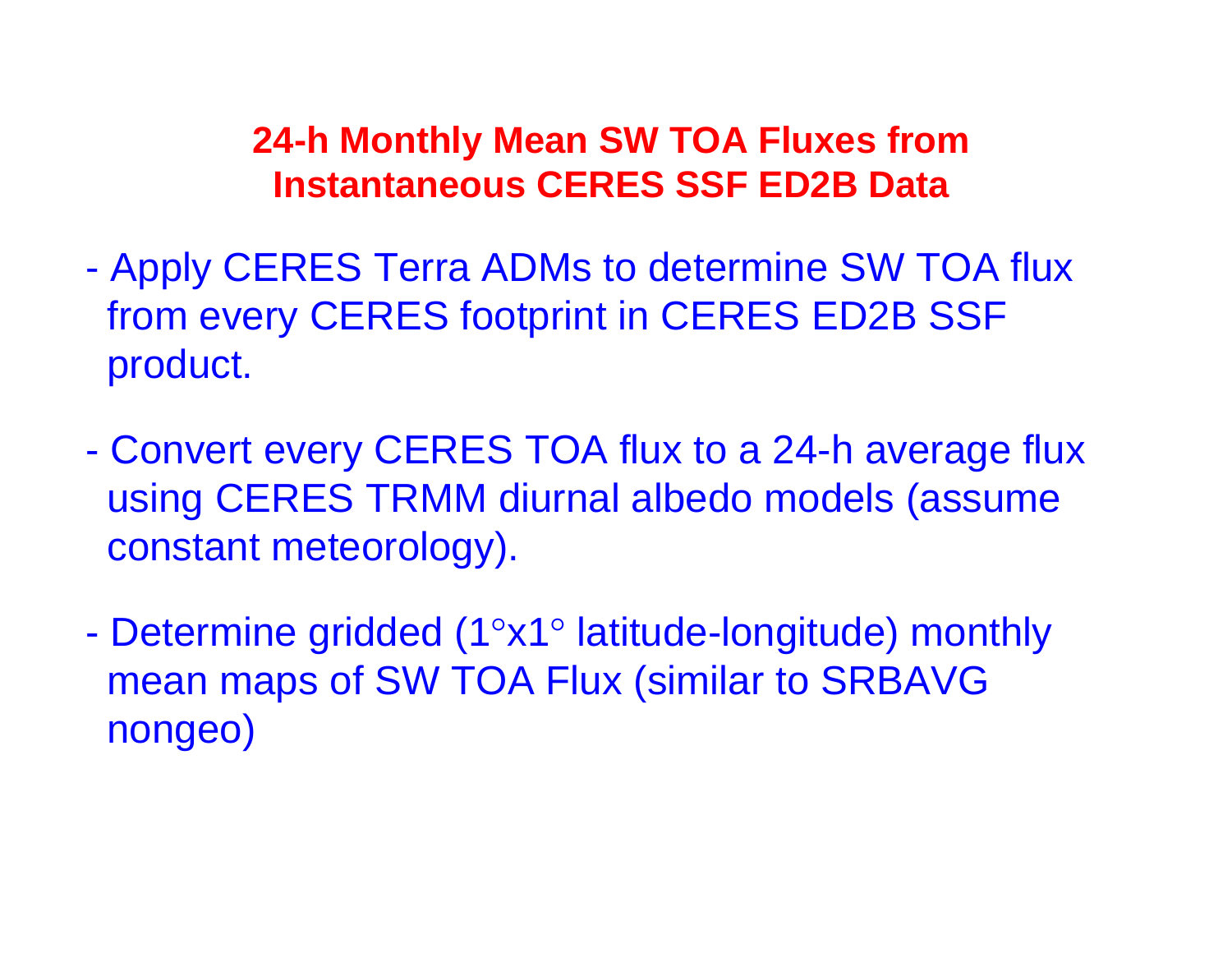### **Deseasonalized TOA Flux Anomaly from 2000-2003**

 $\mathcal{L}_{\mathcal{A}}$ Compute anomaly time series as follows:

 $\Delta X(yr, mn) = X(yr, mn) - \langle X(mn) \rangle$ 

where X(yr, mn) is the monthly mean of variable X for month "mn" and year "yr", and <X(mn)> is the average of X from all four years of month "mn".

## **Scene Types Considered**

- -Clear Ocean (30S-30N)
- $\mathcal{L}_{\mathcal{A}}$ All-Sky (90S-90N)
- $\mathcal{L}_{\mathcal{A}}$ Clear Desert (26°N-29°N; 27°-30°E)
- $\mathcal{L}_{\mathcal{A}}$ Deep Convective Clouds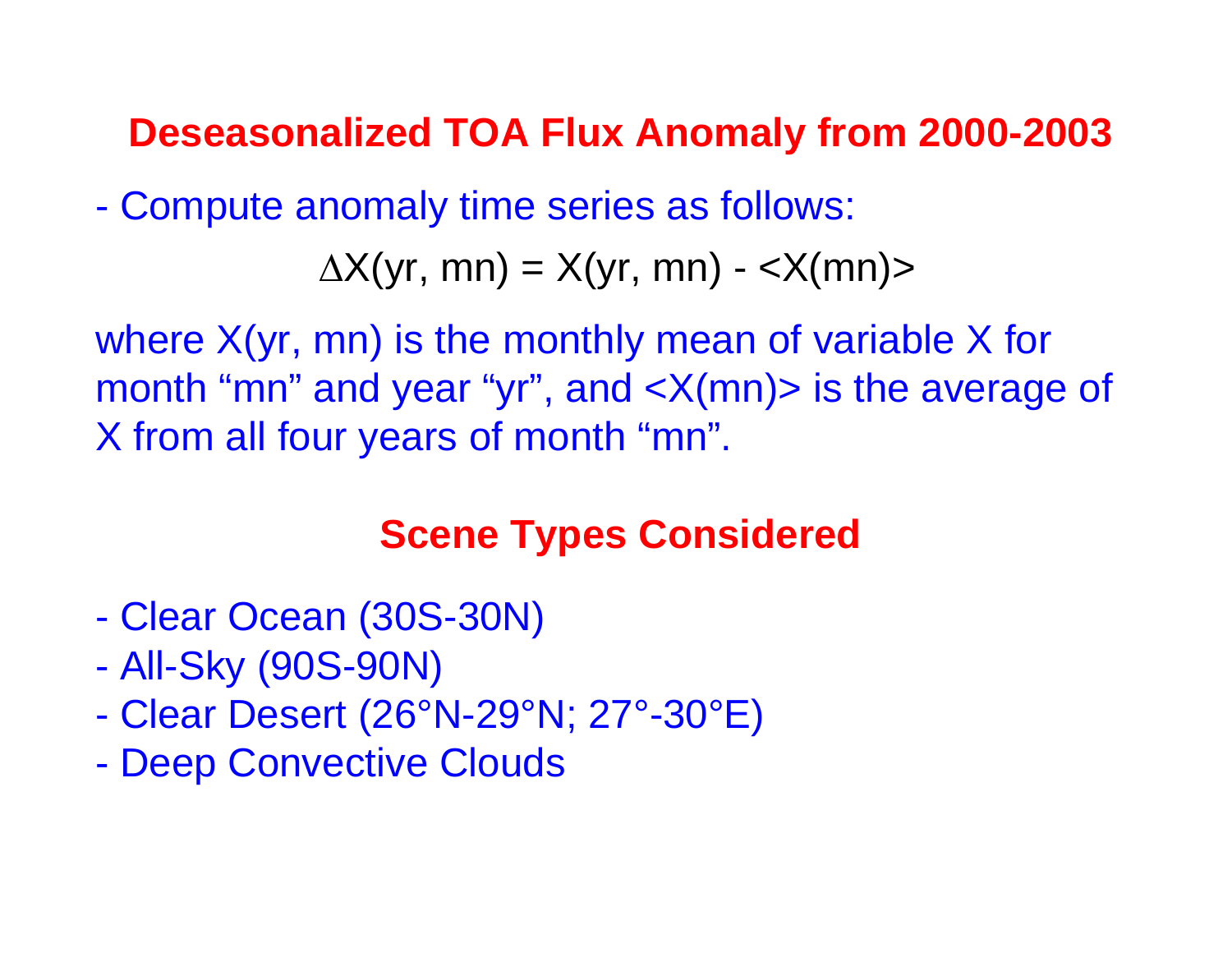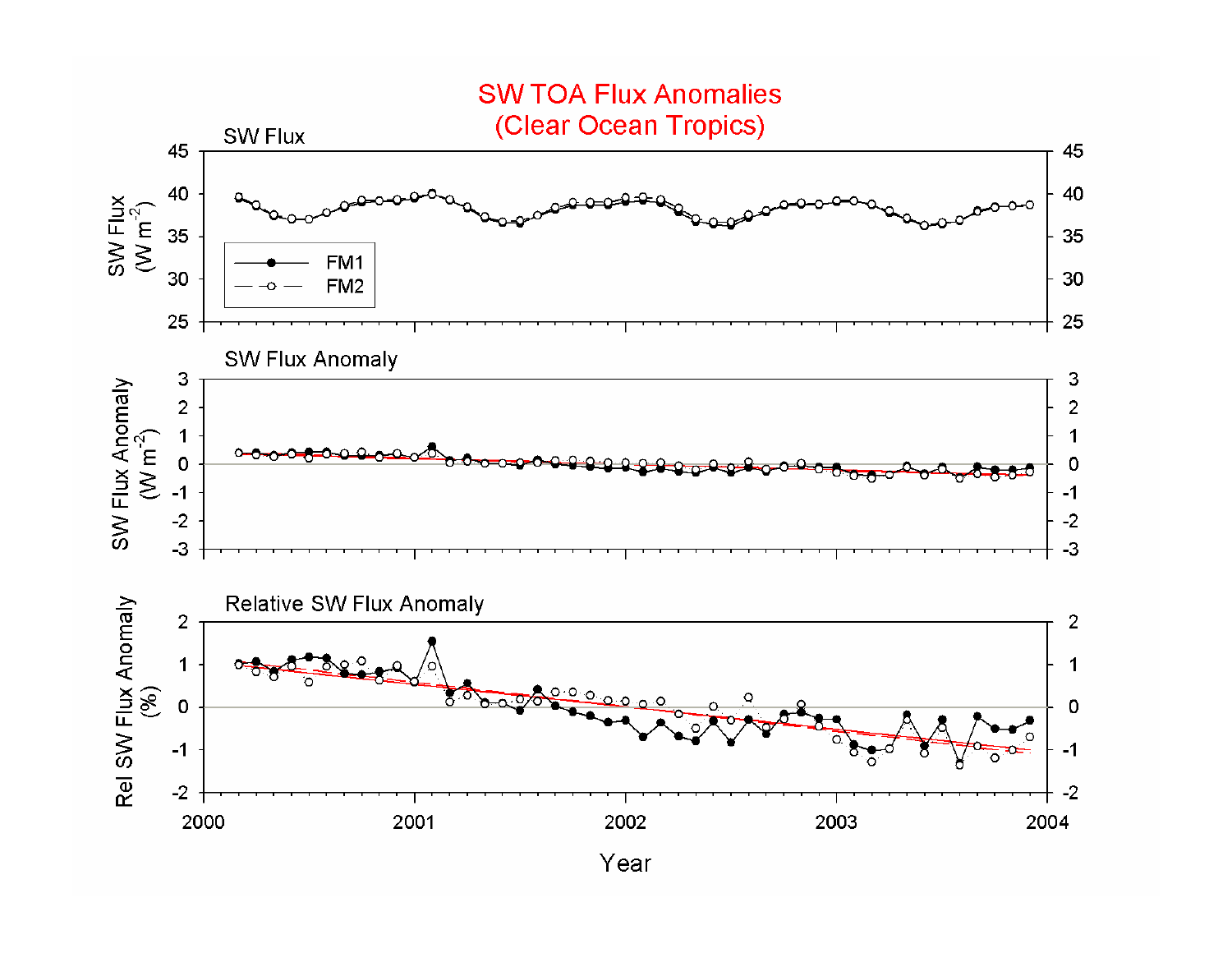### **Clear Ocean Constraint**

Is a clear-sky ocean SW TOA flux change of 2% over 4 years possible given the variability in aerosol direct radiative effect?

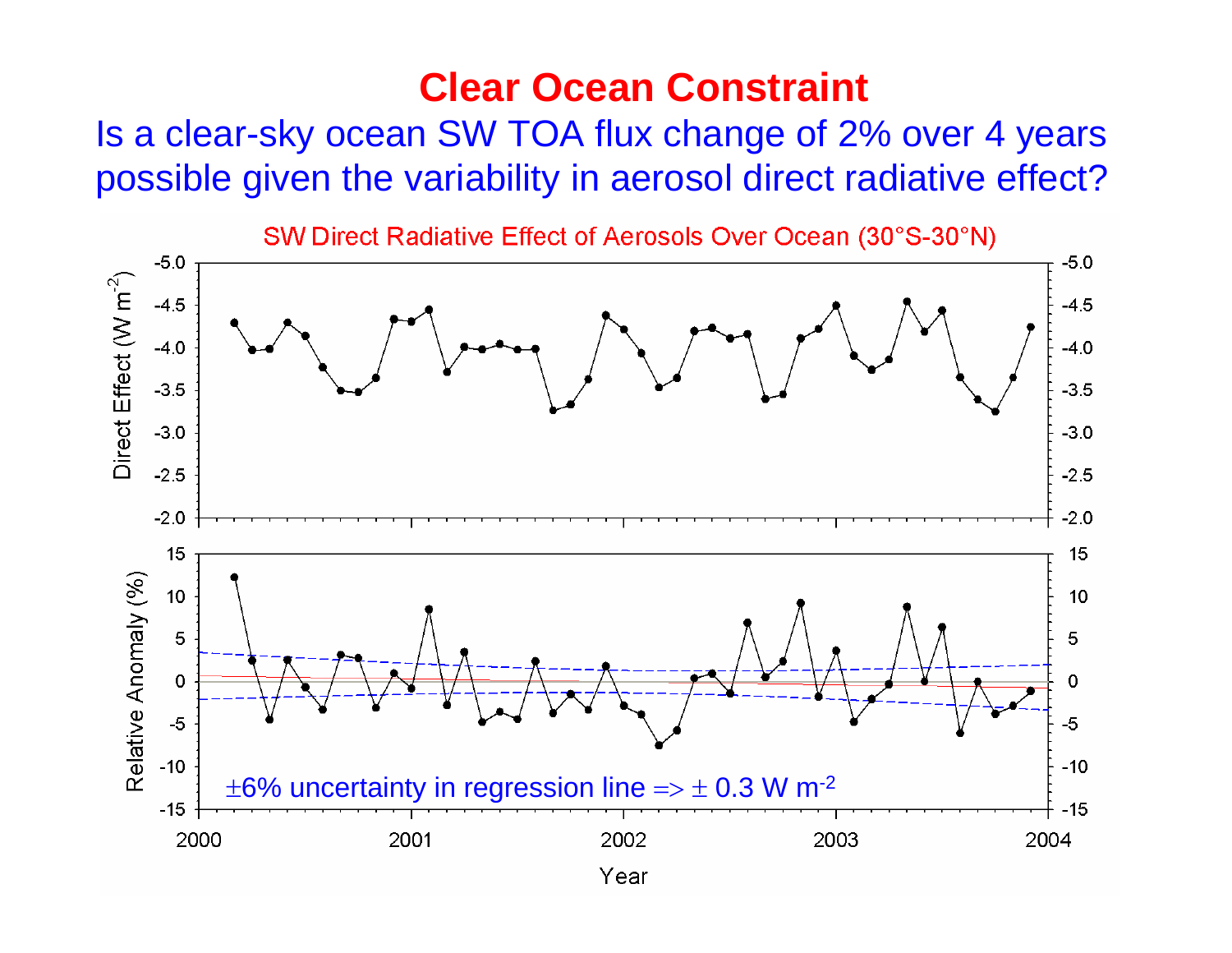## **Clear Ocean Constraint**

- - The uncertainty in aerosol direct radiative effect change over 4 years is  $\pm 6\%$  or  $\pm$  0.3 W m<sup>-2</sup>
- $\mathcal{L}_{\mathcal{A}}$ Typical clear ocean TOA flux ~ 40 W m<sup>-2</sup>
- $\Rightarrow$  Maximum expected change in clear ocean SW TOA flux from by aerosol variability alone is:  $\pm0.3$  / 40 x 100% =  $\pm$  0.75% (over 4 years)

2% change in clear ocean TOA flux exceeds the expected natural variability due to aerosol variations. => unphysical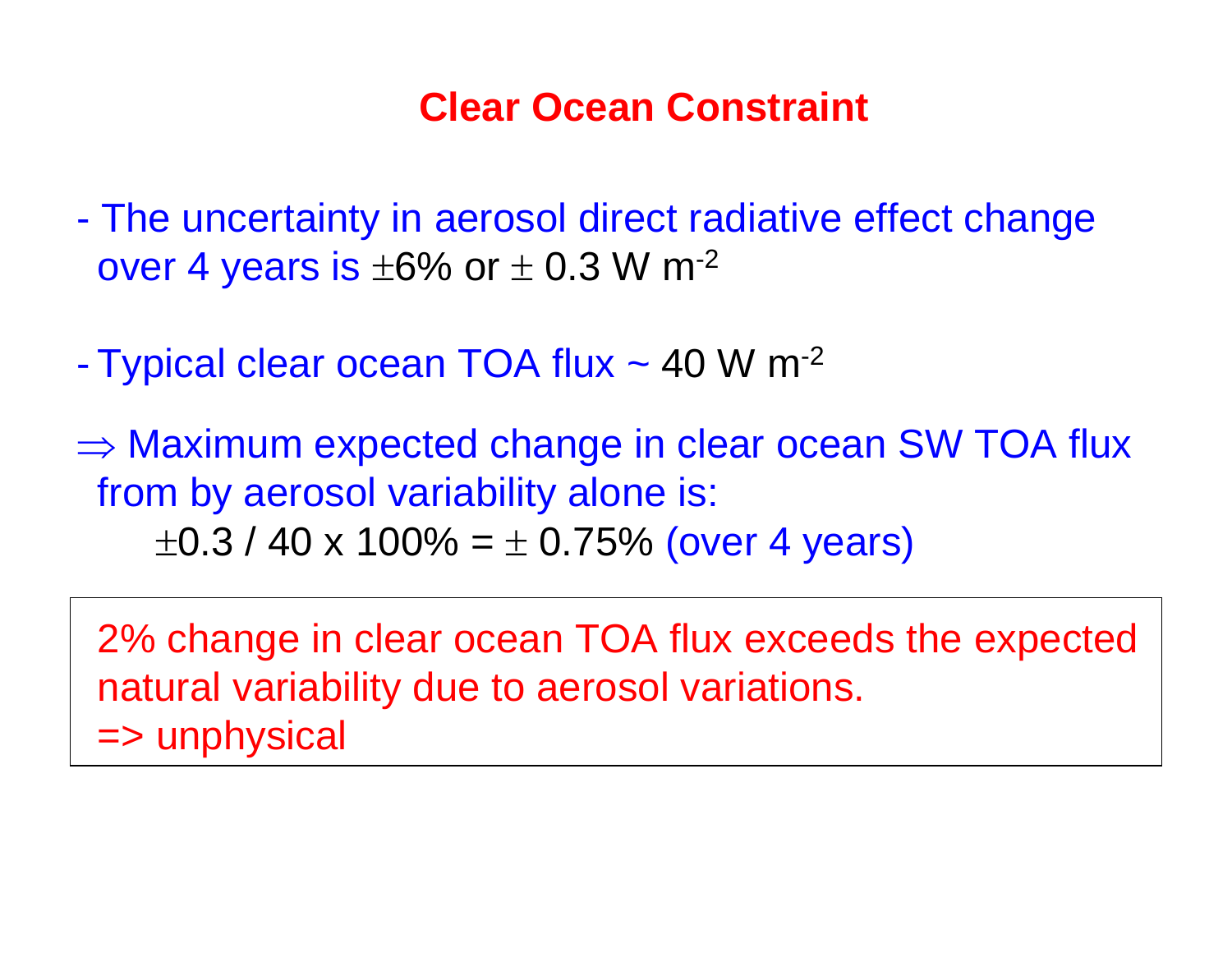

The change in the nadir radiance difference between FM2 and FM1 correlates extremely well with instrument scan mode.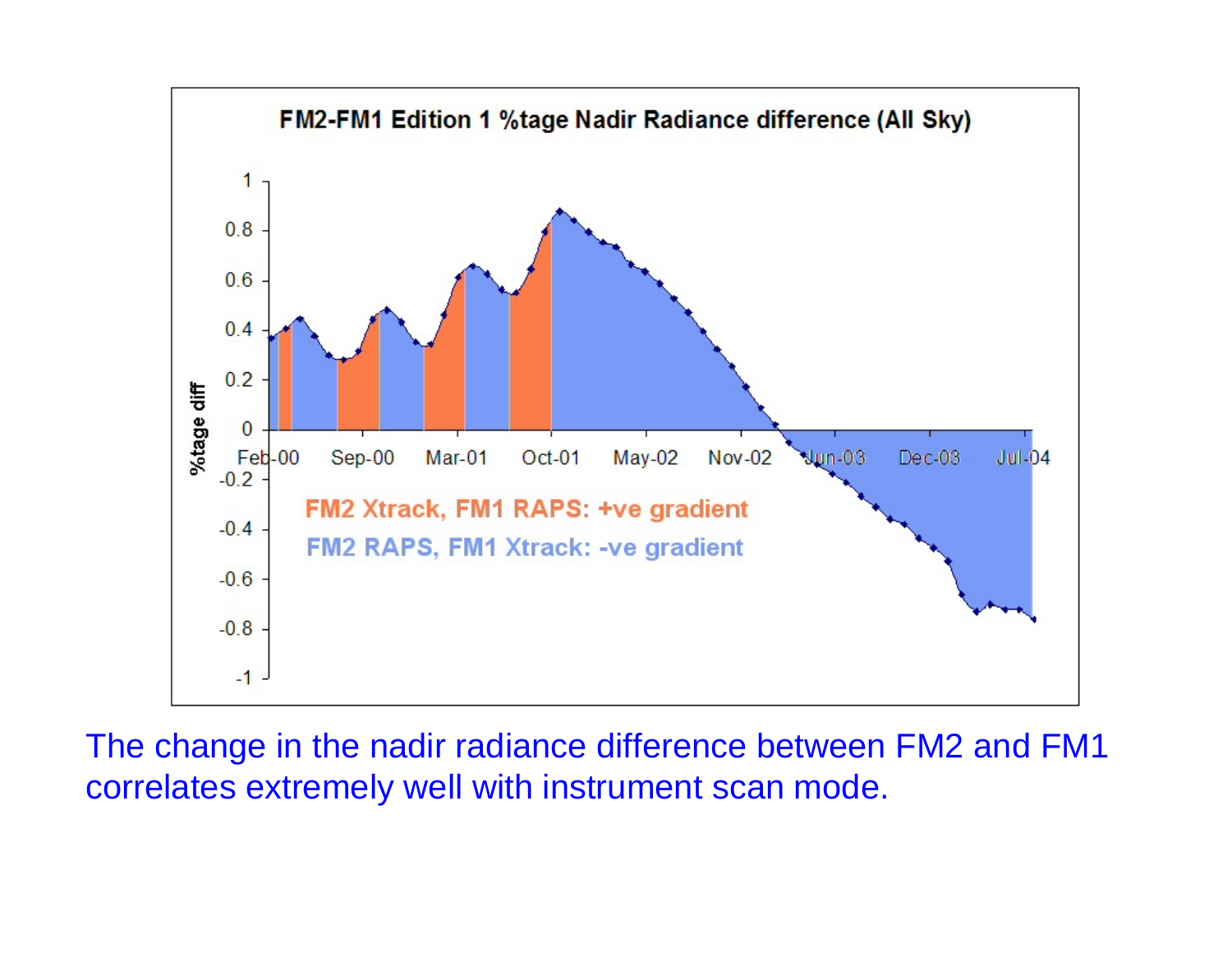

Assuming the Xtrack instrument does not degrade, derive the calibration change specific to each instrument.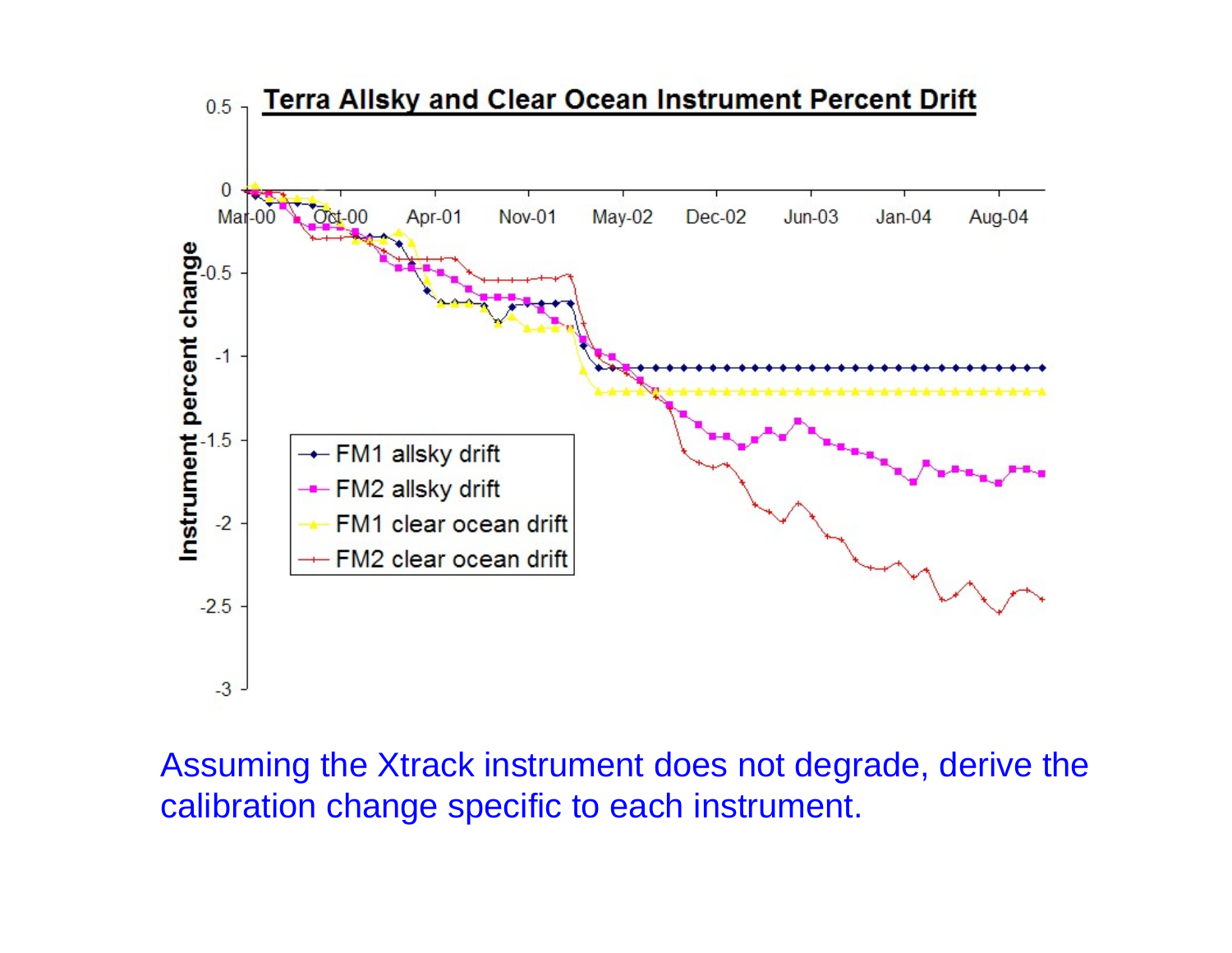#### FM1 SSF ED2B Clear Ocean (30°S-30°N)

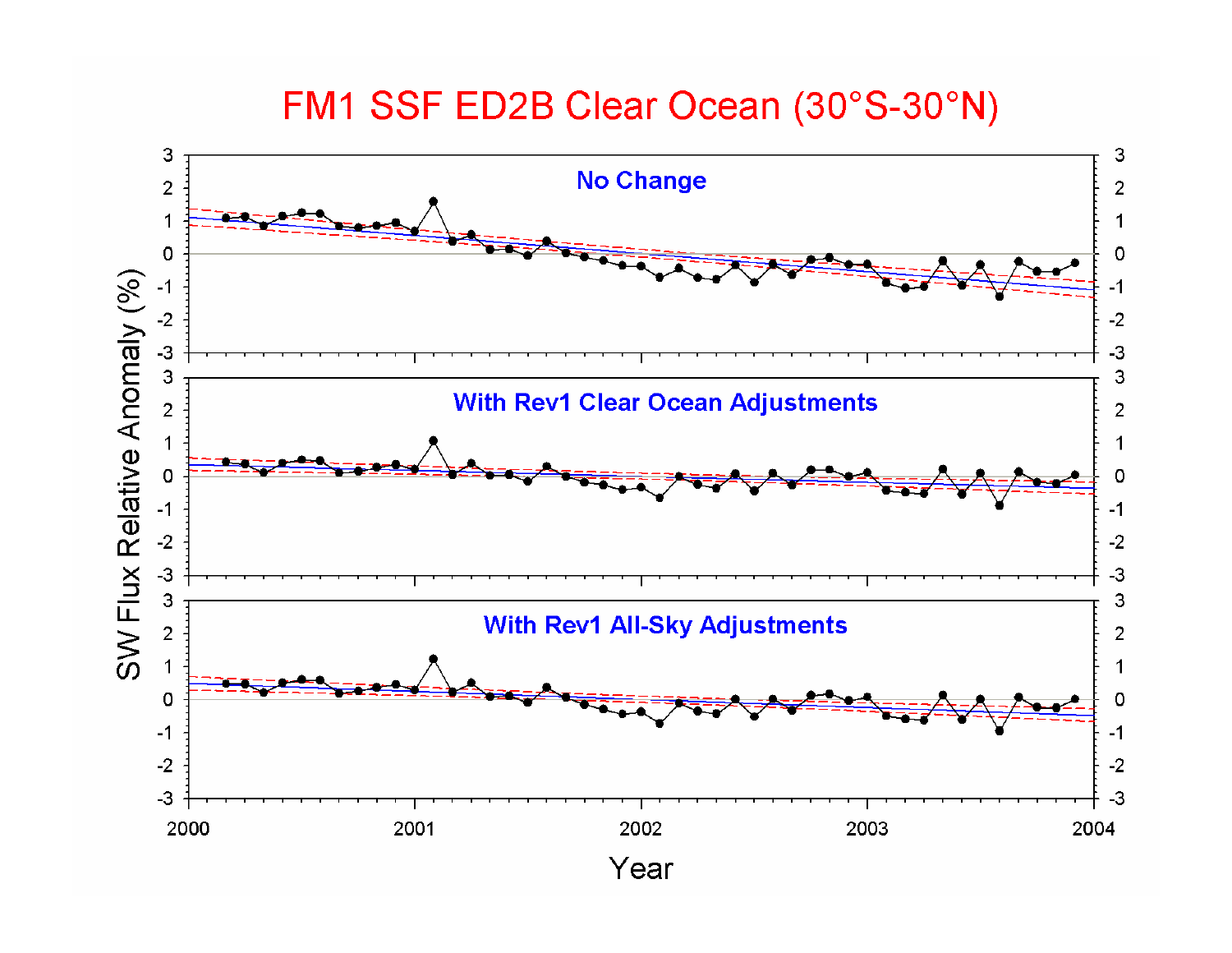#### FM2 SSF ED2B Clear Ocean (30°S-30°N)

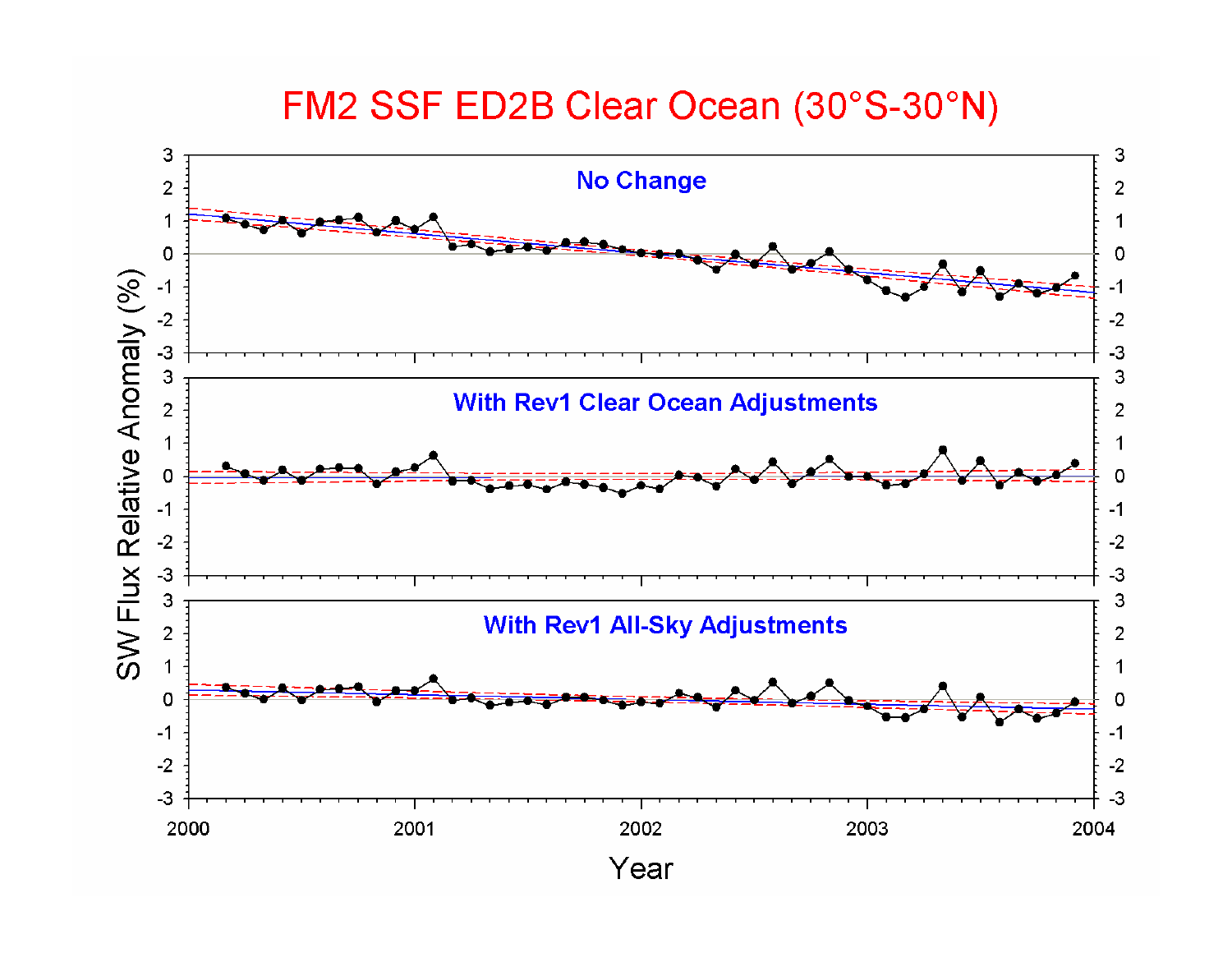#### FM1 SSF ED2B All-Sky (90°S-90°N)

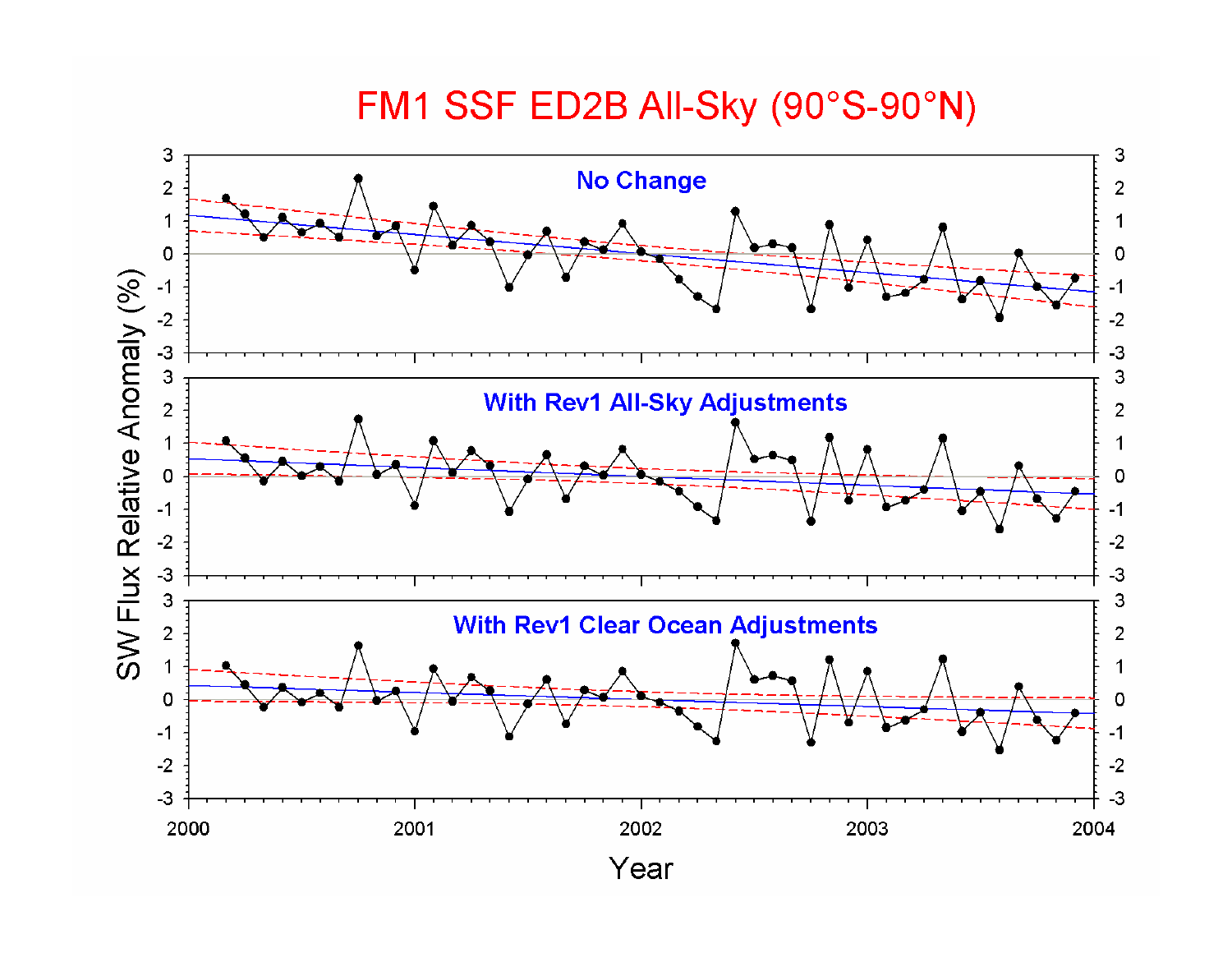#### FM2 SSF ED2B All-Sky (90°S-90°N)

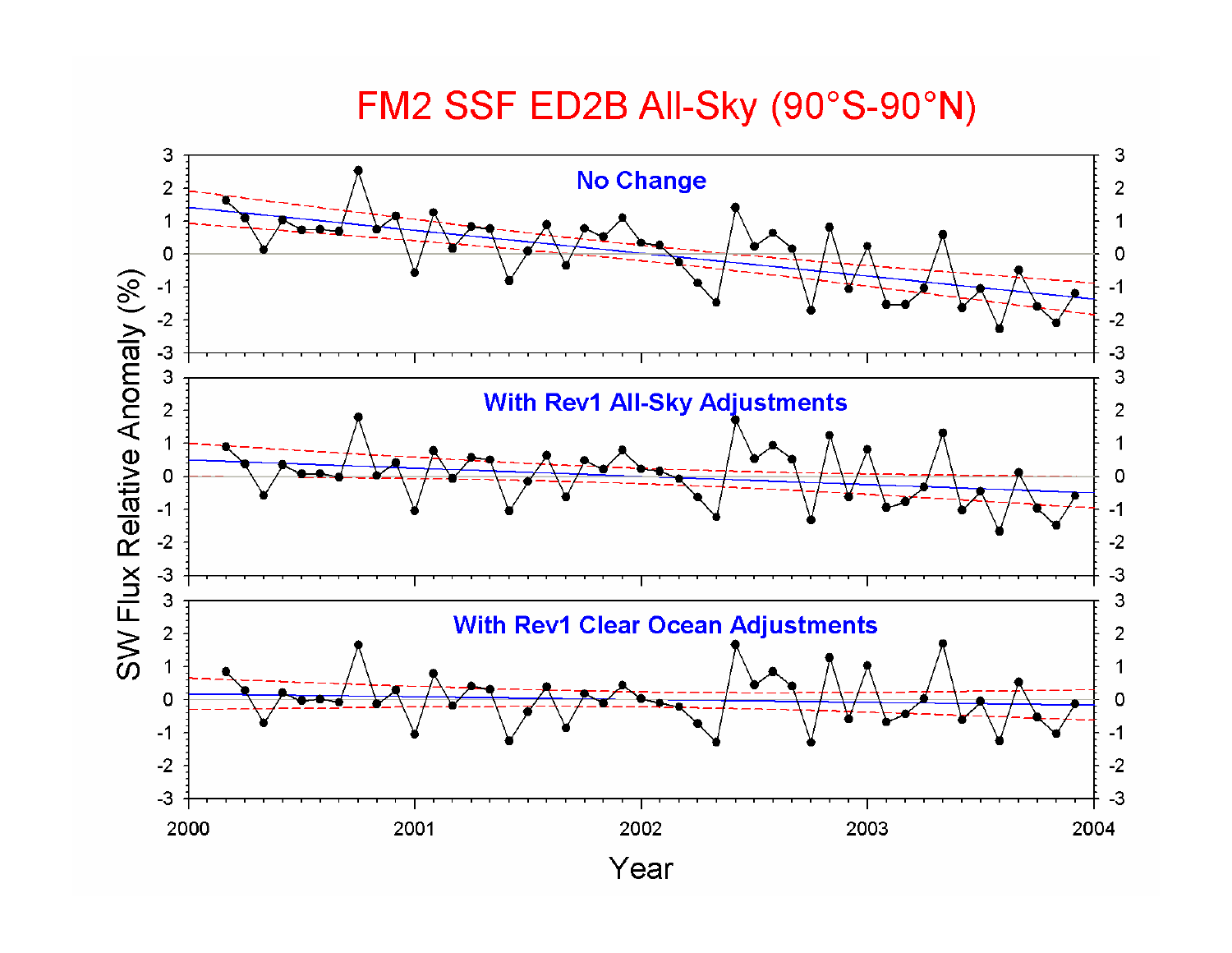FM1 SSF ED2B Clear Desert (26°N-29°N; 27°N-30°N)

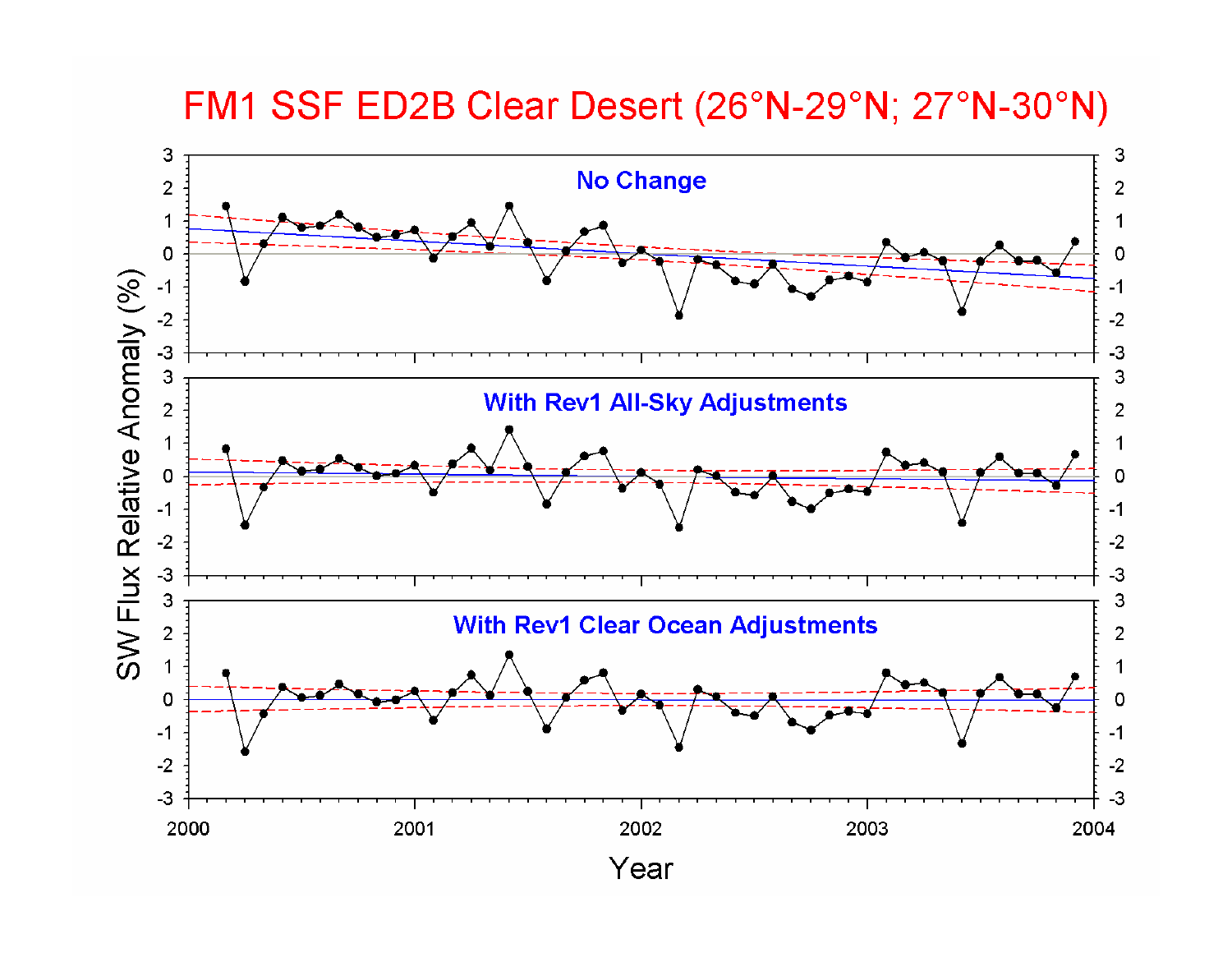FM2 SSF ED2B Clear Desert (26°N-29°N; 27°N-30°N)

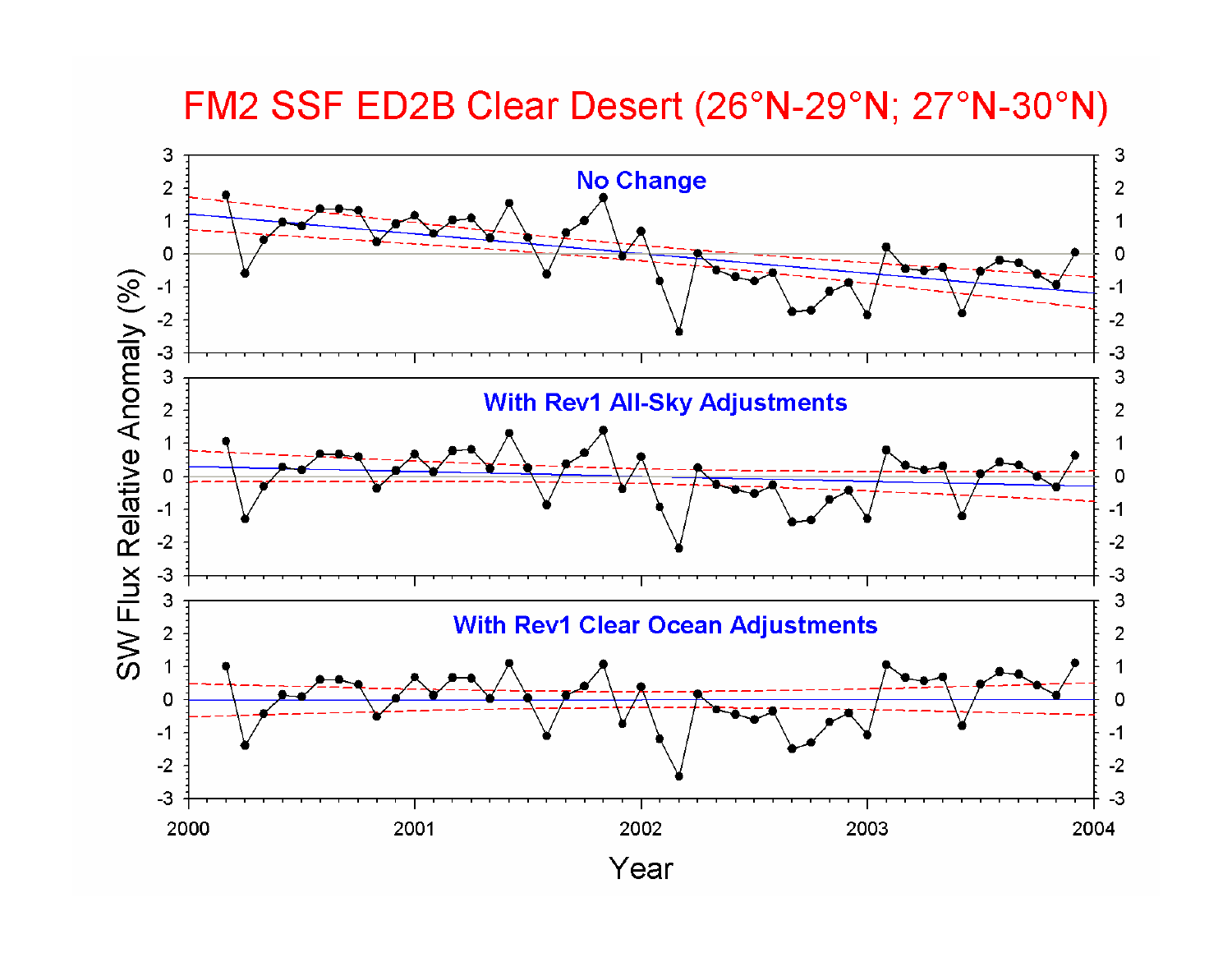### **Deep Convective Cloud Overhead Sun Albedo Anomaly Time Series**

- - Apply CERES Terra ADMs to determine TOA flux from every CERES footprint in CERES SSF product.
- - Convert every CERES TOA flux to an overhead sun albedo using CERES TRMM directional models.
- - Compute monthly mean overhead sun albedo and anomaly directly from CERES footprint data without gridding data.

Deep Convective Clouds: Footprints with:

- 100% cloud amount
- Effective temperature < 205 K
- -Cloud optical depth > 10
- -Imager radiance dispersion  $\left[\sigma(\mathsf{I})\diagup\mathsf{I}\right]\times1>100\%$ ] < 3%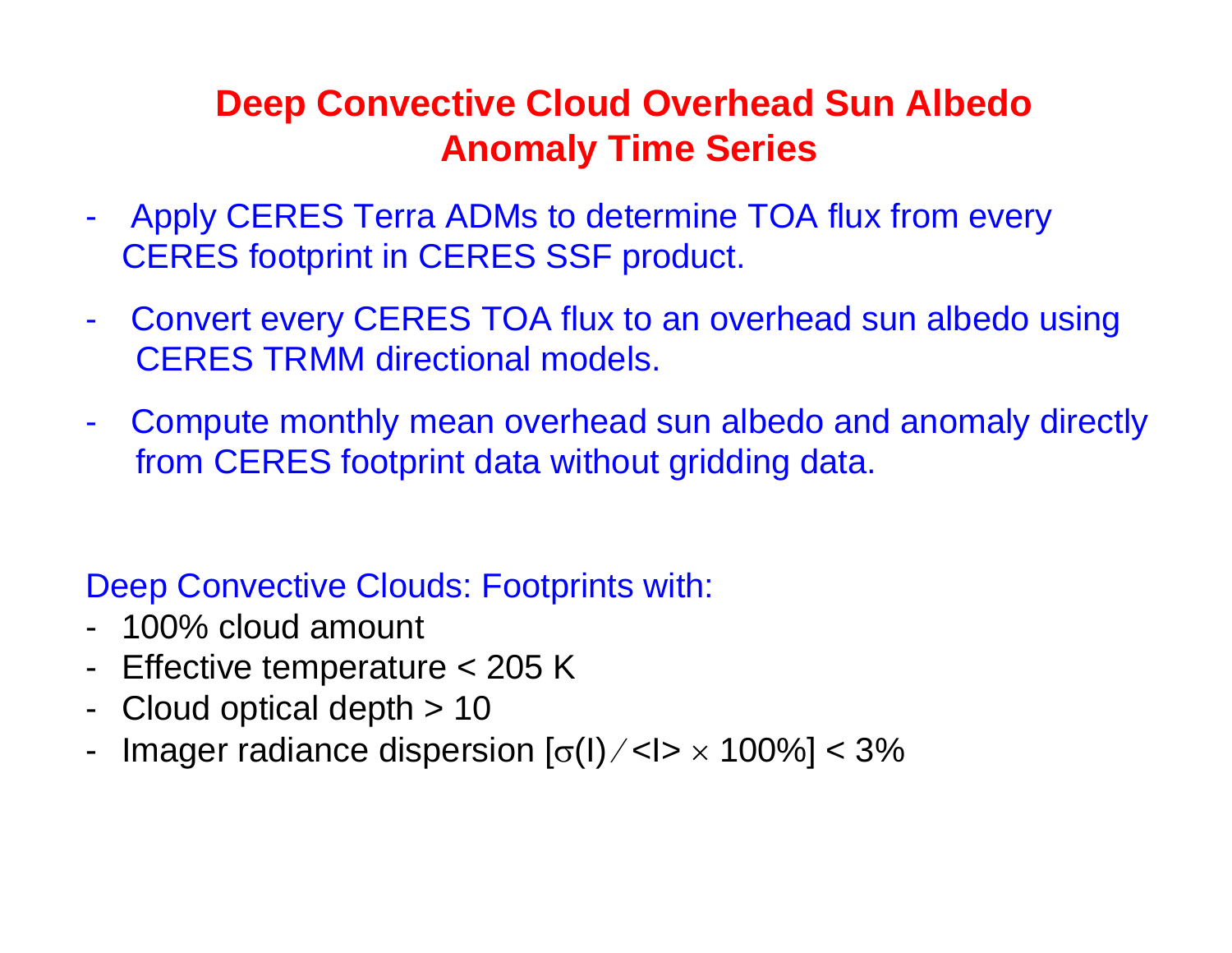#### **FM1 SSF ED2B Deep Convective Clouds**

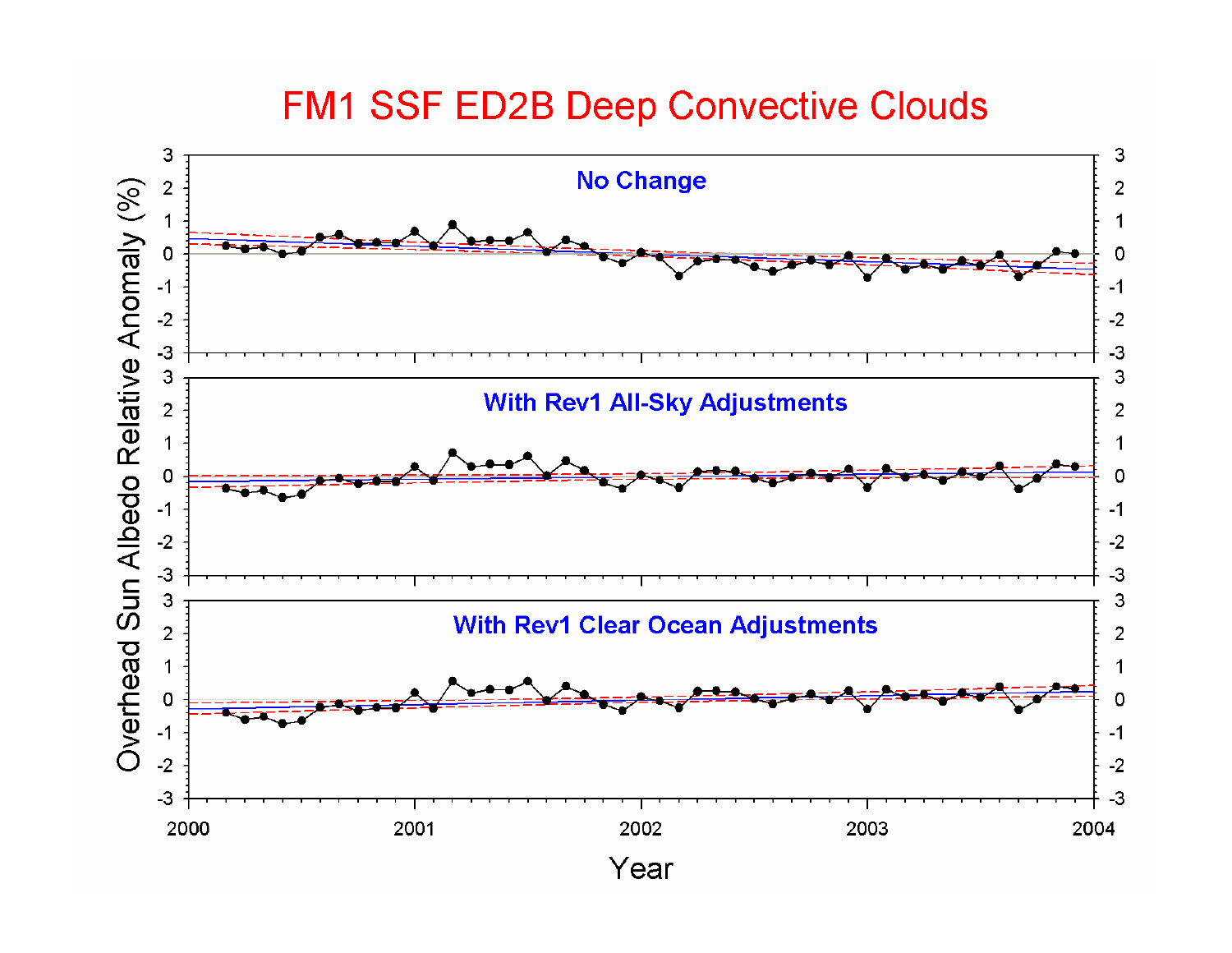#### **FM2 SSF ED2B Deep Convective Clouds**

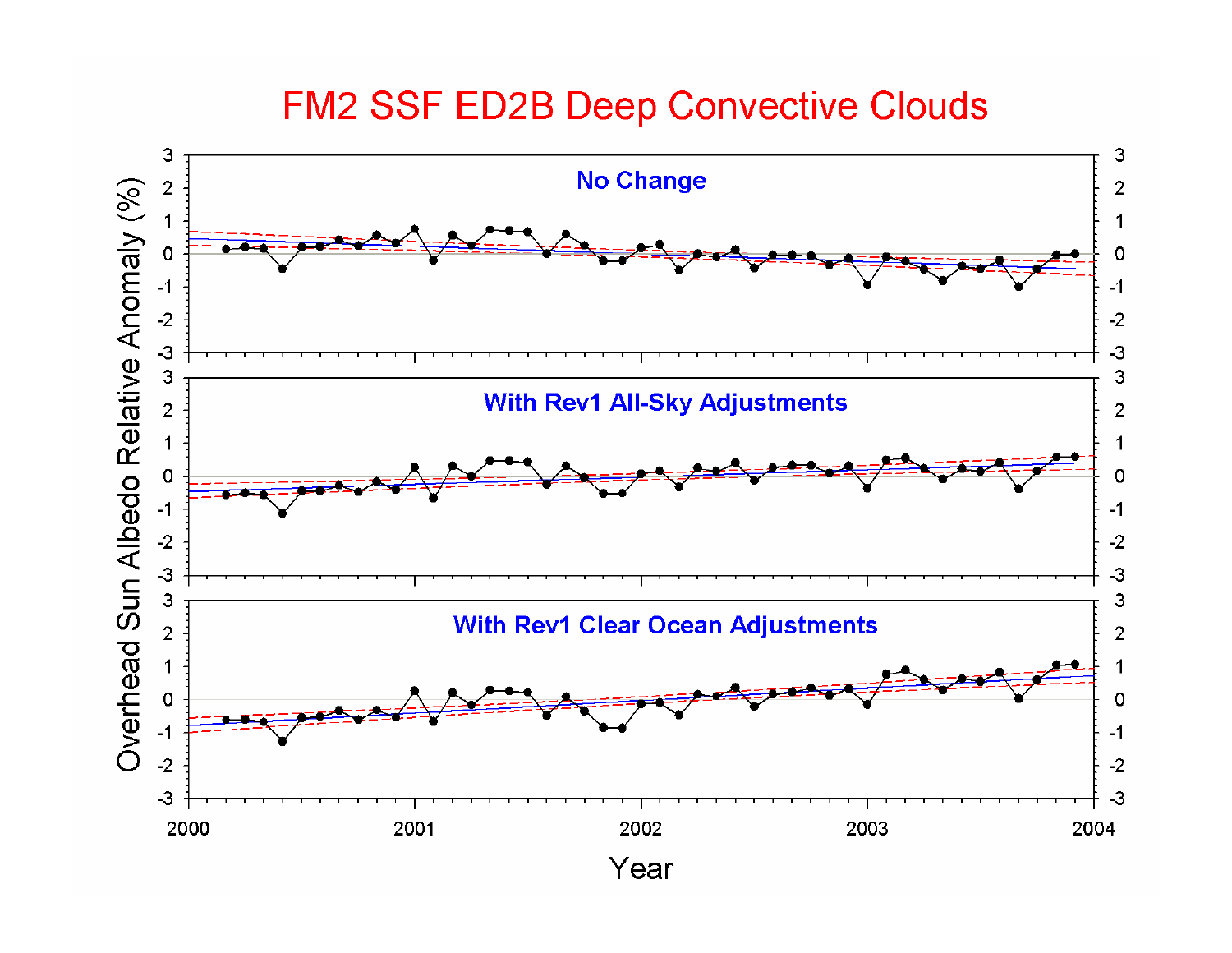## **SUMMARY**

- CERES shows a ≈2% decrease in SW TOA flux between 2000 and 2004 that is partly due to spectral darkening of the optics when in RAP mode.
- $\mathcal{L}_{\mathcal{A}}$  Assuming this change only affects CERES when in RAP mode, adjustment factors that rely only on RAP minus FAP nadir radiance differences were derived for CERES ED2 data ( $\Rightarrow$  ED2\_Rev1).
- $\mathcal{L}_{\mathcal{A}}$  For global all-sky SW TOA fluxes, approximately half of the 2% decrease is accounted for by this adjustment. The remaining 1% is likely a real change in global SW TOA flux.
- $\mathcal{L}_{\mathcal{A}}$  The uncertainty in the 4-year SW TOA flux change is 0.5% after applying the ED2\_Rev1 adjustment.